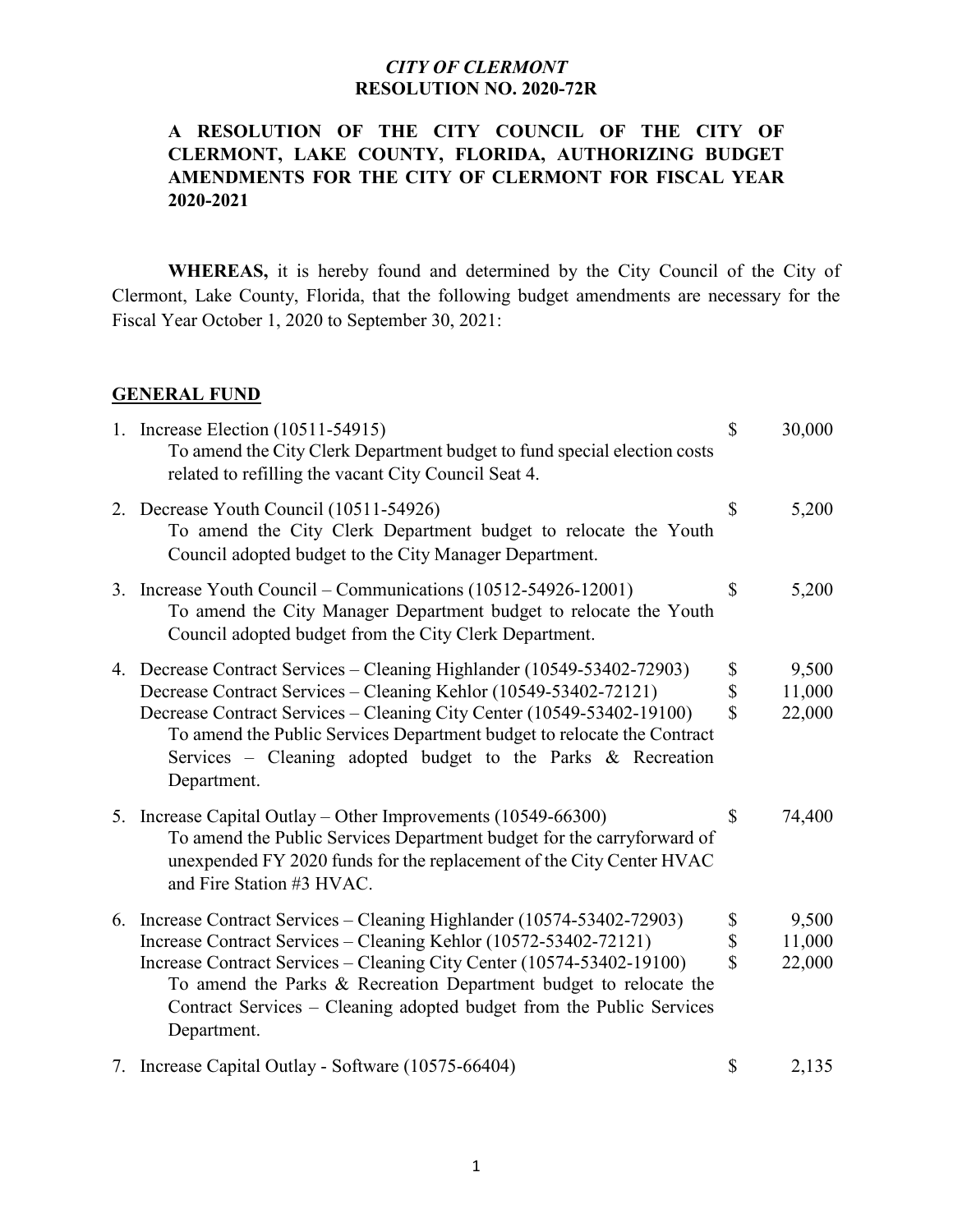|    | To amend the Parks & Recreation Department budget for the<br>carryforward of unexpended FY 2020 funds budgeted for Webtrac<br>software purchase in process as of September 30, 2020.                                                                                                                                                                                                                        |                    |                   |
|----|-------------------------------------------------------------------------------------------------------------------------------------------------------------------------------------------------------------------------------------------------------------------------------------------------------------------------------------------------------------------------------------------------------------|--------------------|-------------------|
|    | 8. Decrease Fund Balance (10599-59900)<br>Total General Fund adjustments.                                                                                                                                                                                                                                                                                                                                   | \$                 | 106,535           |
|    | <b>INFRASTRUCTURE SALES TAX FUND</b>                                                                                                                                                                                                                                                                                                                                                                        |                    |                   |
|    | 1. Increase Fund Balance – Beginning Reserves (12399-39900)<br>To amend the budget to reflect anticipated reserves brought forward at<br>October 1, 2020.                                                                                                                                                                                                                                                   | \$                 | 1,391,254         |
|    | 2. Increase Capital Outlay – Other Improvements (12512-66300)<br>To amend the City Manager Department budget for the carryforward of<br>unexpended FY 2020 funds budgeted for security improvements,<br>purchase in process as of September 30, 2020.                                                                                                                                                       | \$                 | 5,896             |
|    | 3. Increase Capital Outlay – Fiber Optic Network Expan. (12516-66300-16000)<br>Increase Capital Outlay - Pro Services Fiber Optic (12516-66900-16000)<br>To amend the Information Technology Department budget for the<br>carryforward of unexpended FY 2020 funds for fiber network<br>improvements and related professional services placed on hold due to<br>Streetscape Phase I construction conflicts. | \$<br>$\mathbb{S}$ | 221,231<br>11,224 |
|    | 4. Increase Capital Outlay - Vehicles - (12521-66400)<br>To amend the Police Department budget for the carryforward of<br>unexpended FY 2020 funds budgeted for 3 replacement marked police<br>vehicles and 1 unmarked vehicle and vehicle accessories approved by the<br>City Council on April 14, 2020 and received October 2020.                                                                         | \$                 | 140,055           |
|    | 5. Increase Capital Outlay – Pro. Services – FS $#2$ (12522-66900-22101)<br>To amend the Fire Department budget for the carryforward of unexpended<br>FY 2020 funds budgeted for the design of Fire Station #2 approved by the<br>City Council on October 13, 2020.                                                                                                                                         | \$                 | 146,260           |
|    | 6. Increase Capital Outlay – Pro. Services – FS $#2$ (12522-66900-22101)<br>To amend the Fire Department budget for architectural services for Fire<br>Station #2 approved by the City Council on October 13, 2020.                                                                                                                                                                                         | \$                 | 39,597            |
| 7. | Increase R&M Streets $(12541-54603)$<br>To amend the Public Services Department budget for the carryforward of<br>unexpended FY 2020 funds budgeted for the road resurfacing contract<br>approved by the City Council on June 9, 2020 and purchase in process as<br>of September 30, 2020.                                                                                                                  | \$                 | 612,461           |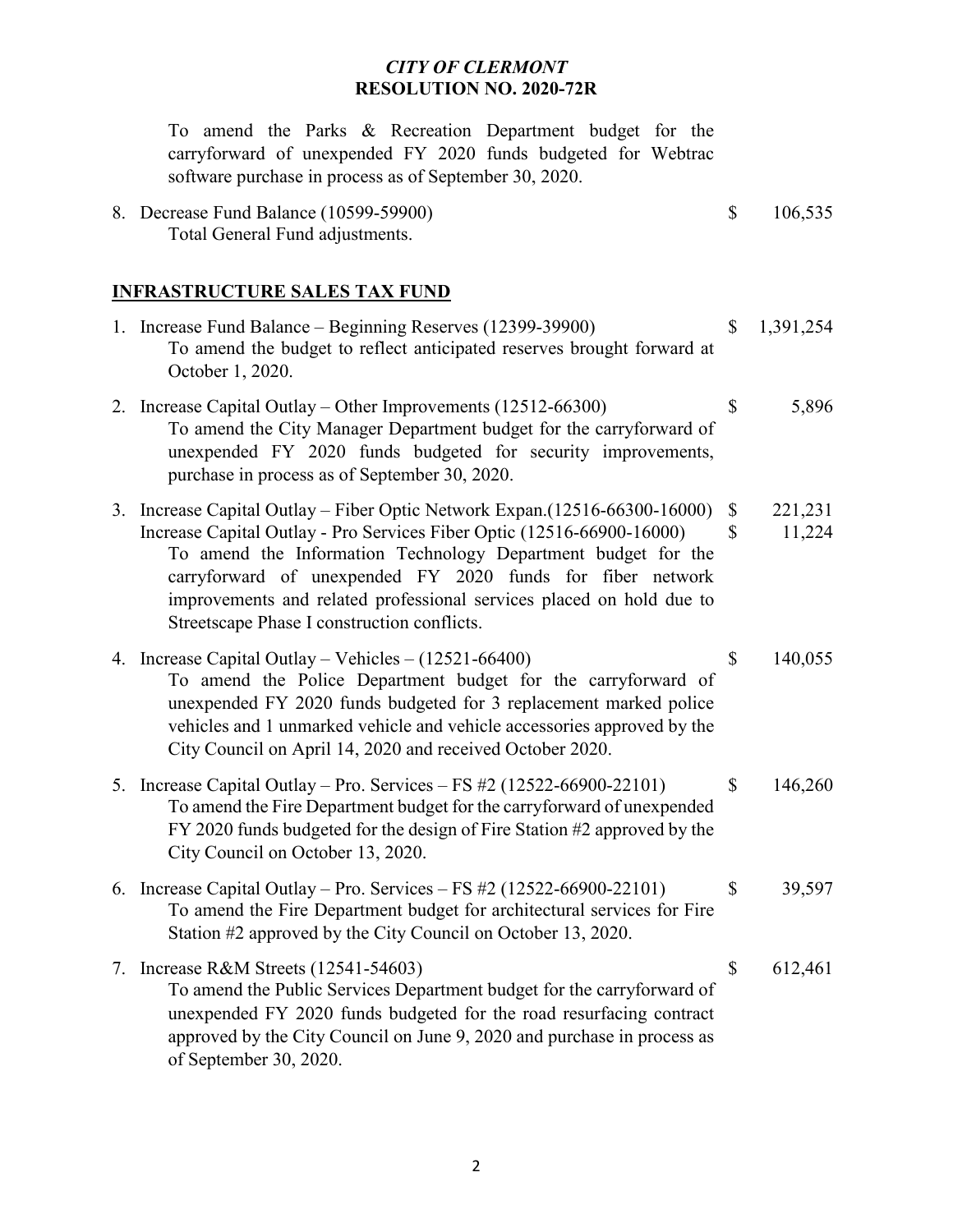|    | 8. Increase $R&M-Sidewalks(12541-54604)$<br>Increase Capital Outlay - Sidewalks (12541-66303)<br>To amend the Public Services Department budget for the carryforward of<br>unexpended FY 2020 funds budgeted for sidewalk repairs and new<br>sidewalks.                                                                                                    | \$<br>\$ | 5,460<br>100,101 |
|----|------------------------------------------------------------------------------------------------------------------------------------------------------------------------------------------------------------------------------------------------------------------------------------------------------------------------------------------------------------|----------|------------------|
|    | 9. Increase Capital Outlay – Other Improvement (12542-66303-72113)<br>Increase Capital Outlay – Professional Services (12542-66900-72113)<br>To amend the Public Services Department budget for the carryforward of<br>unexpended FY 2020 funds for the design and construction of Lake<br>Hiawatha floating dock in bid process as of September 30, 2020. | \$<br>\$ | 95,000<br>1,860  |
|    | 10. Increase Capital Outlay – Other Improvements (12549-66300)<br>To amend the Public Services Department budget for the carryforward of<br>unexpended FY 2020 funds budgeted for City Hall security<br>improvements, purchase in process as of September 30, 2020.                                                                                        | \$       | 4,592            |
|    | 11. Increase Capital Outlay – Other Improvements (12574-66300)<br>To amend the Parks & Recreation Department budget for the<br>carryforward of unexpended FY 2020 funds budgeted for ARC security<br>improvements, purchase in process as of September 30, 2020.                                                                                           | \$       | 3,426            |
|    | 12. Increase Capital Outlay – Other Improvements (12575-66300)<br>To amend the Parks & Recreation Department budget for the<br>carryforward of unexpended FY 2020 funds budgeted for City Center<br>security improvements, purchase in process as of September 30, 2020.                                                                                   | \$       | 4,091            |
|    | <b>RECREATION IMPACT FUND</b>                                                                                                                                                                                                                                                                                                                              |          |                  |
|    | 1. Increase Capital Outlay – Equipment (14574-66401)<br>To amend the Parks & Recreation Department budget for the<br>carryforward of unexpended FY 2020 funds budgeted to furnish and<br>install an Audio System at Victory Pointe and Highlander Pavilion<br>approved by the City Council on September 22, 2020.                                          | \$       | 51,360           |
| 2. | Increase Capital Outlay - Recreation (14572-66301)<br>To amend the Parks & Recreation Department budget for the<br>carryforward of unexpended FY 2020 funds budgeted for new waterfront<br>trail fitness stations due to uncertainty of the Victory Pointe plan and<br>seeking council direction regarding the location of the project.                    | \$       | 21,000           |
| 3. | Increase Capital Outlay – Buildings $(14575-66201)$<br>Increase Capital Outlay - Professional Services (14575-66900)<br>To amend the Parks & Recreation Department budget for the<br>carryforward of unexpended FY 2020 funds budgeted for the design and                                                                                                  | \$<br>\$ | 60,000<br>8,160  |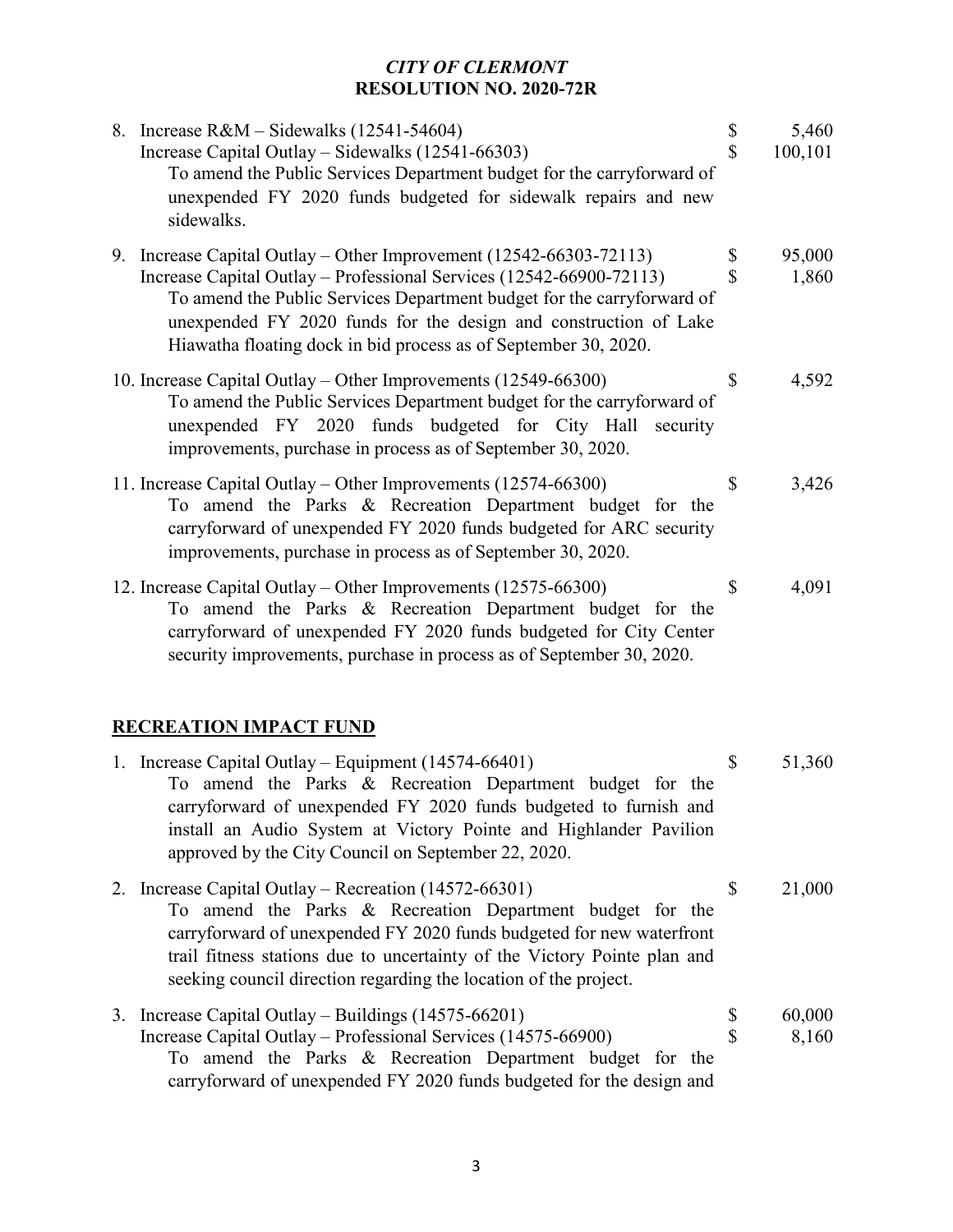construction of a recreation storage building at the Arts & Recreation Center.

| 4. Increase Capital Outlay - Equipment (14575-66401)<br>To amend the Parks & Recreation Department budget for the<br>carryforward of unexpended FY 2020 funds budgeted for the acquisition<br>of clay maintenance bins delayed until summer field maintenance was<br>completed.              | $\mathbb{S}$ | 2,500   |  |
|----------------------------------------------------------------------------------------------------------------------------------------------------------------------------------------------------------------------------------------------------------------------------------------------|--------------|---------|--|
| 5. Decrease Fund Balance (14599-59900)<br>Total Recreation Impact Fee Fund adjustments.                                                                                                                                                                                                      | \$           | 143,020 |  |
| <b>POLICE IMPACT FUND</b>                                                                                                                                                                                                                                                                    |              |         |  |
| 1. Increase Capital Outlay – Vehicles (15521-66400)<br>To amend the Police Department budget for the carryforward of<br>unexpended FY 2020 funds budgeted for the purchase of 5 vehicles and<br>related accessories approved by City Council on April 14, 2020 and<br>received October 2020. | \$           | 195,955 |  |
| 2. Increase Capital Outlay – Equipment (15521-66401)<br>To amend the Police Department budget for the carryforward of<br>unexpended FY 2020 funds budgeted for the purchase of 5 radios and 5<br>vests ordered in FY 2020 but received in FY 2021.                                           | $\mathbb{S}$ | 24,889  |  |
| 3. Decrease Fund Balance: Ending Reserves (15599-59900)<br>Total Police Impact Fee Fund adjustments.                                                                                                                                                                                         | \$           | 220,844 |  |
| <b>FIRE IMPACT FUND</b>                                                                                                                                                                                                                                                                      |              |         |  |
| 1. Increase Capital Outlay – Equipment (16522-66401)<br>To amend the Fire Department budget for the carryforward of unexpended<br>FY 2020 funds budgeted for the purchase of a special operations enclosed<br>trailer.                                                                       | \$           | 22,999  |  |
| 2. Increase Capital Outlay – Pro. Services – FS $#2$ (16522-66900-22101)<br>To amend the Fire Department budget for architectural services for Fire<br>Station #2 as approved by the City Council on October 13, 2020.                                                                       | $\mathbb{S}$ | 123,905 |  |

3. Decrease Fund Balance: Ending Reserves (16599-59900) \$ 146,904 Total Fire Impact Fee Fund adjustments.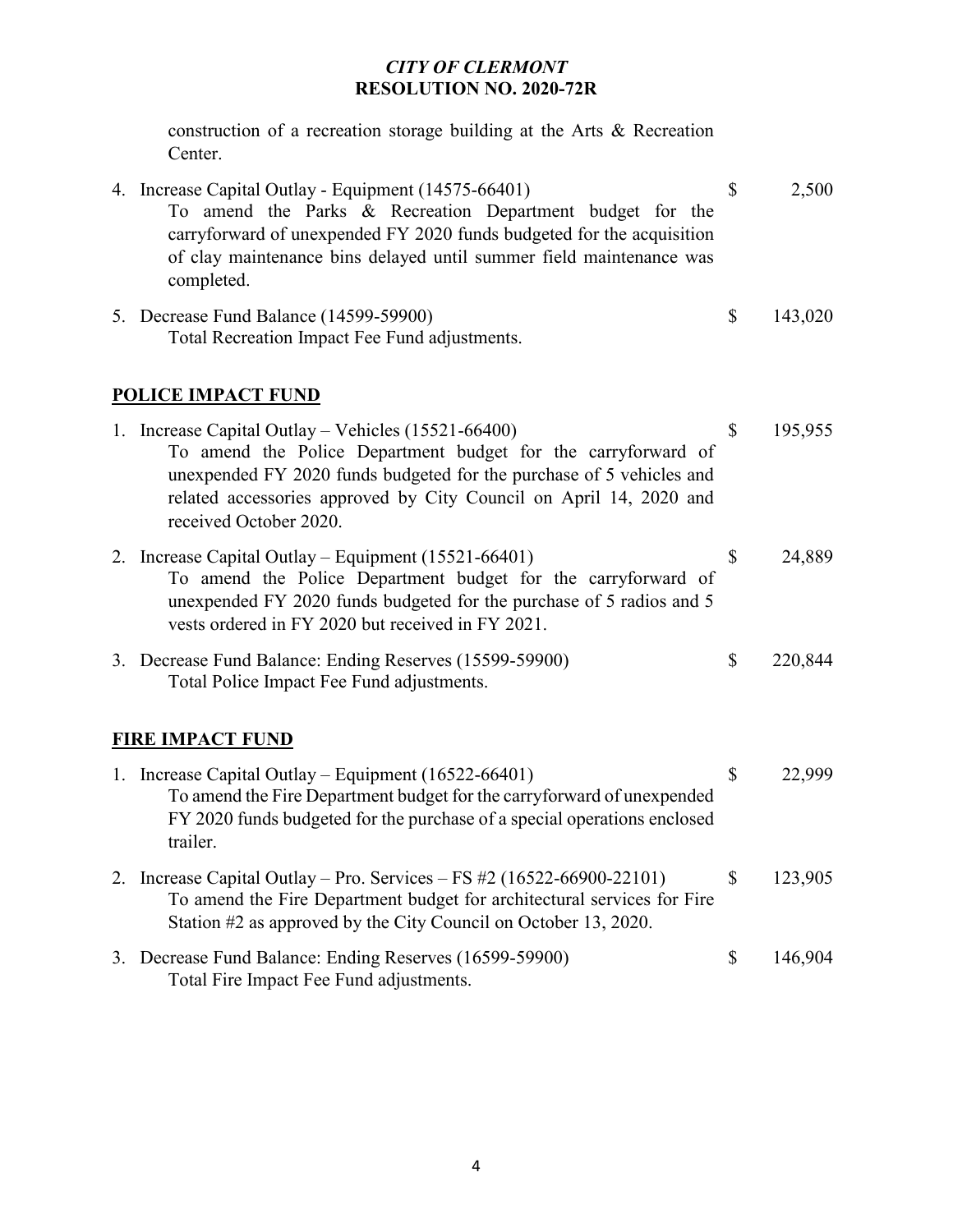# **CAPITAL PROJECTS FUND**

|                 | 1. Increase Capital Outlay – Other Imp. Downtown Street – $(32559-66300-95113)$ \$<br>To amend the Economic Development Department budget for Phase 2<br>Downtown Streetscape Project and Contract Amendment approved by the<br>City Council on October 13, 2020.                                                                                                                                                         |                              | 2,544,867      |  |
|-----------------|---------------------------------------------------------------------------------------------------------------------------------------------------------------------------------------------------------------------------------------------------------------------------------------------------------------------------------------------------------------------------------------------------------------------------|------------------------------|----------------|--|
|                 | 2. Increase Capital Outlay – Professional Svcs – Boat Ramp (32559-66900-95111)<br>Increase Capital Outlay – Recreation Imp – Boat Ramp – $(32559-66301-95111)$<br>To amend the Economic Development Department budget for the<br>carryforward of unexpended FY 2020 funds for the Boat Ramp No Wake<br>Zone project in process as of September 30, 2020.                                                                  | $\mathbb{S}$<br>$\mathbb{S}$ | 8,477<br>6,500 |  |
|                 | 3. Decrease Fund Balance (32599-59900)<br>Total Capital Projects Fund adjustments.                                                                                                                                                                                                                                                                                                                                        | $\mathbb{S}$                 | 2,559,844      |  |
|                 | <b>SEWER FUND</b>                                                                                                                                                                                                                                                                                                                                                                                                         |                              |                |  |
|                 | 1. Increase Lift Station Improvements (42535-66321)<br>To amend the Public Services Department budget for the carryforward of<br>unexpended FY 2020 funds related to an April 28, 2020 contractor<br>agreement for lift station E9 electrical rehabilitation services completed<br>in October 2020.                                                                                                                       | \$                           | 59,133         |  |
|                 | 2. Decrease Fund Balance (42599-59900)<br>Total Sewer Fund adjustments.                                                                                                                                                                                                                                                                                                                                                   | \$                           | 59,133         |  |
|                 | <b>SANITATION FUND</b>                                                                                                                                                                                                                                                                                                                                                                                                    |                              |                |  |
|                 | 1. Increase Capital Outlay - Prof. Svc - Pub Works Fac. (49534-66900-49000) \$<br>To amend the Public Services Department budget for the carryforward of<br>unexpended FY 2020 funds awarded but not spent for design and<br>construction management services of the Public Works Facility with<br>Bentley Architects and A.D. Morgan awarded by the City Council on<br>March 27, 2018 and August 14, 2018, respectively. |                              | 32,861         |  |
|                 | 2. Decrease Fund Balance (49599-59900)<br>Total Sanitation Fund adjustments.                                                                                                                                                                                                                                                                                                                                              | \$                           | 32,861         |  |
| <b>CRA FUND</b> |                                                                                                                                                                                                                                                                                                                                                                                                                           |                              |                |  |
|                 | 1. Increase Professional Services $-(60552-53100)$<br>To amend the Planning and Development Services budget for the CRA to<br>fund a web design and hosting services of downtown Clermont businesses<br>in conjunction with the Downtown Clermont Partnership approved by the                                                                                                                                             | \$                           | 25,625         |  |

CRA Board on October 27, 2020.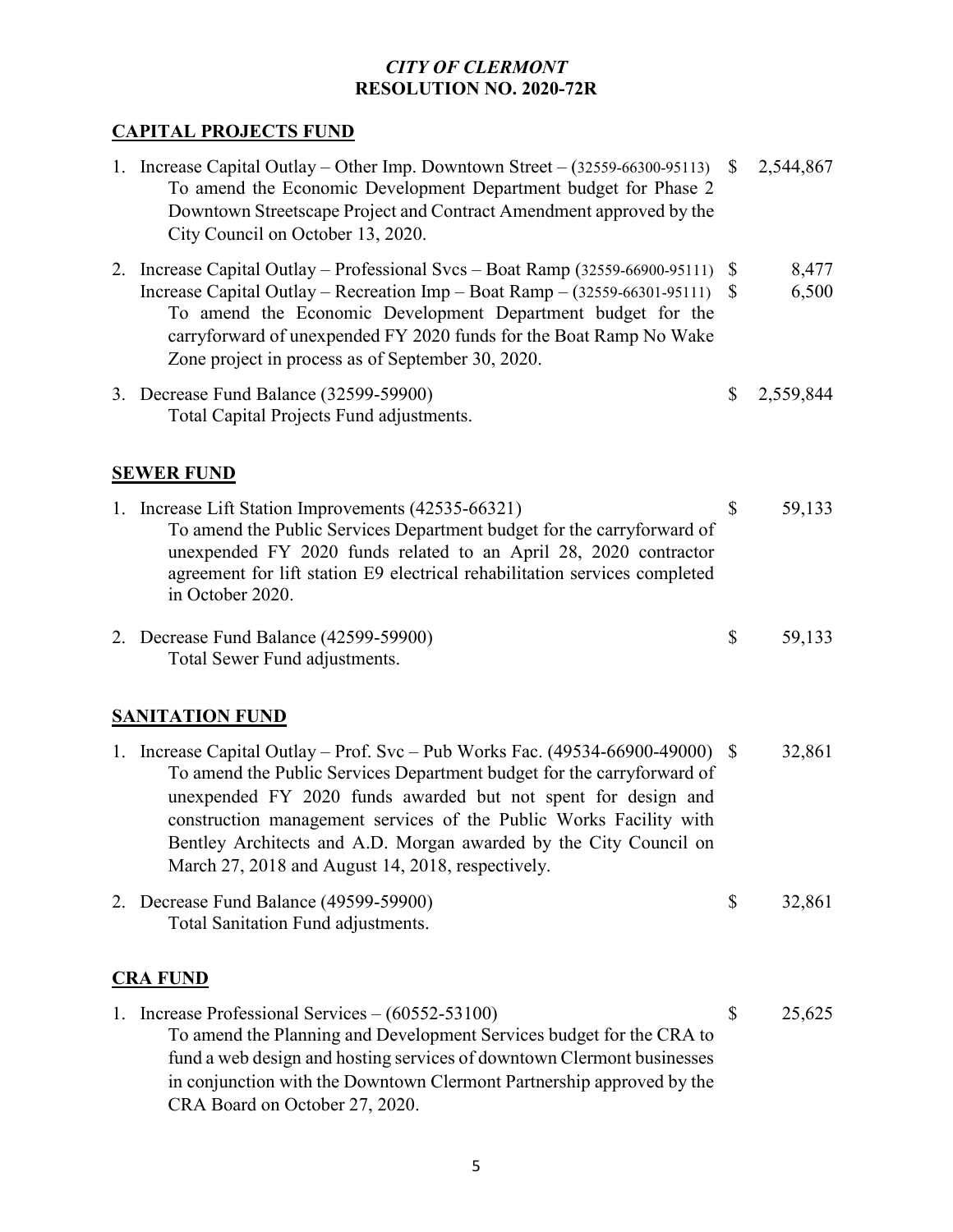2. Decrease Fund Balance (60599-59900) \$ 25,625 Total CRA Fund adjustments.

Net Decrease to Fund Balance – All Funds  $\qquad$  \$ 3,294,766